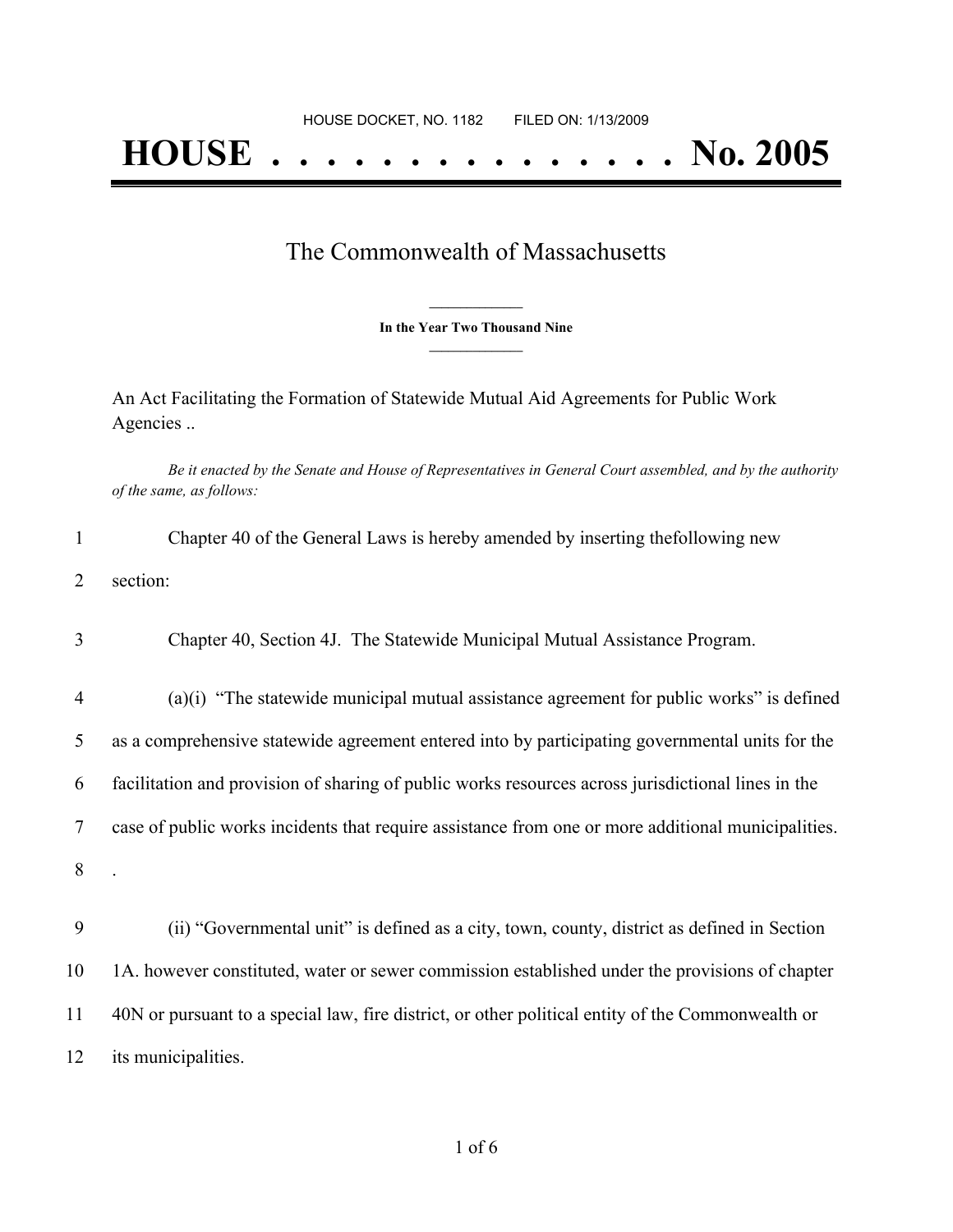(b) There shall be a statewide mutual assistance agreement developed for Public Works activities, by the Statewide Municipal Mutual Assistance Advisory Committee that covers Public Works services, personnel, equipment, supplies and facilities to prepare for, prevent, mitigate, respond to and recover from incidents that require assistance from additional municipalities, consistent with the provisions herein. Nothing in this section shall establish or apply to mutual aid agreements among local public safety agencies. All 351 municipalities of the commonwealth shall be required to opt into the statewide municipal mutual assistance agreement, within one year of the enactment of the legislation. The chief executive officer of a city or town, or as otherwise specified by statute or charter must sign the mutual assistance agreement. If a community does not execute the agreement, it is assumed that the community will not be a participant. Participation shall exist for a period of ten years. Other governmental units not under the direction and control of a commonwealth municipality shall be authorized to sign on to the statewide mutual aid agreement on a form filed with and prescribed by the Statewide Municipal Mutual Assistance Advisory Committee. In addition, governmental units from a municipality directly adjacent to a commonwealth municipality, but in another state, shall be able to sign on to the statewide mutual aid agreement if duly authorized on a form prescribed by the Statewide Municipal Mutual Assistance Advisory Committee.

 (c) There will be an annual open enrollment period for those communities who are not part of the Statewide Municipal Mutual Assistance Program. The date of the open enrollment period and any other requirements will be established by the Statewide Municipal Mutual Assistance Advisory Committee. In addition, a community may opt out of the program at any time by informing the Statewide Mutual Assistance Advisory Committee, in writing, of its intent to terminate participation in the program. This request for removal from the program shall be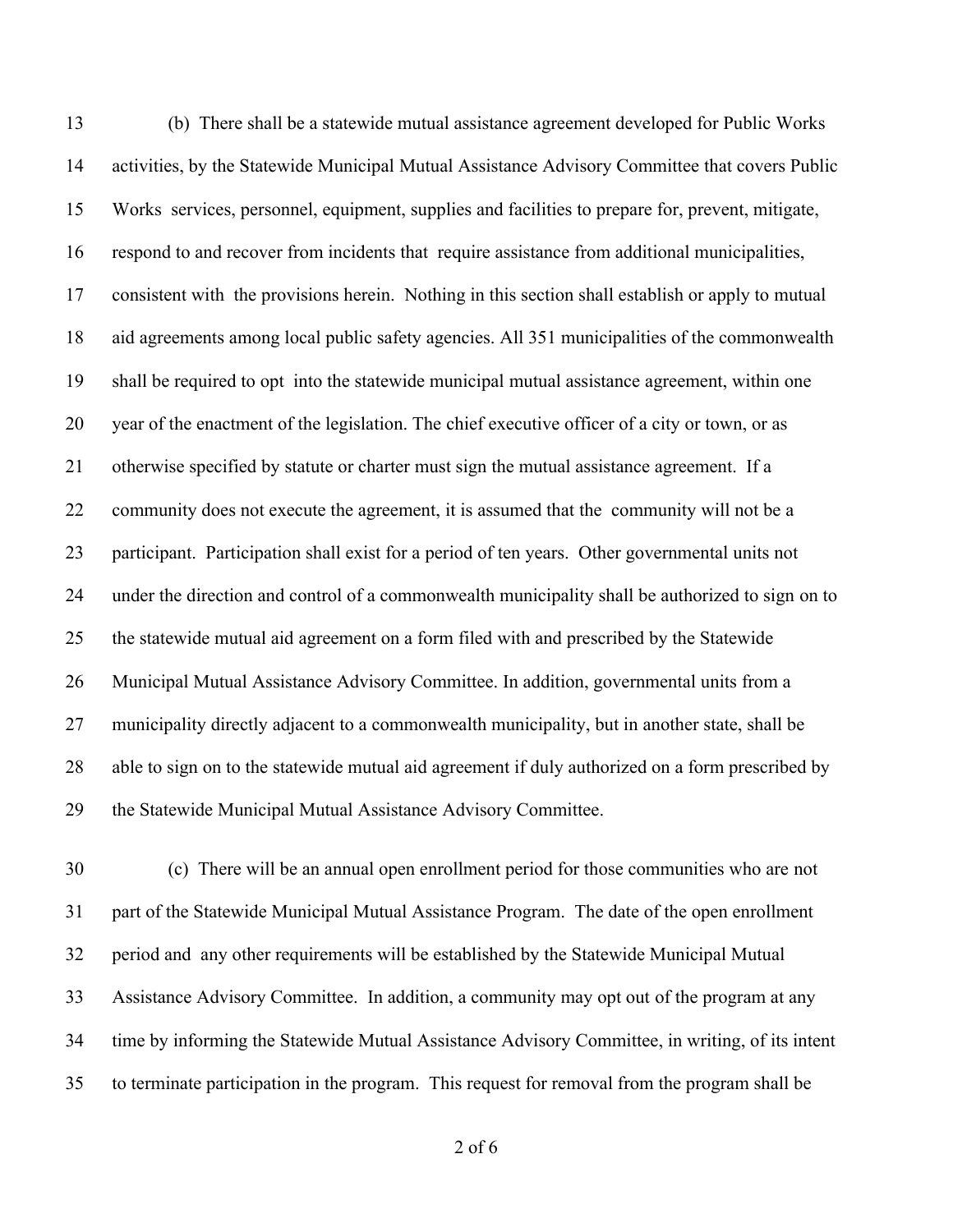executed by the chief executive officer of a city or town, or as otherwise specified by statute or charter.

| 38 | (d) There shall be a Statewide Municipal Mutual Assistance Advisory Committee that                |
|----|---------------------------------------------------------------------------------------------------|
| 39 | shall consist of one appointee made by the following parties" the Massachusetts Highway           |
| 40 | Association, the New England Chapter of the American Public Works Association                     |
| 41 | (Massachusetts Representative), the New England Water Environment Association                     |
| 42 | (Massachusetts Representative), Massachusetts Tree Wardens Association and the Mass Water         |
| 43 | Works Association. One appointee from the Executive Office of Public Safety and one member        |
| 44 | from each of the state's Regional Planning Agencies shall serve as Ex-officio members.            |
| 45 | (e) The Statewide Municipal Mutual Assistance Advisory Committee shall develop                    |
| 46 | procedural plans, protocols and programs for intrastate cooperation to be used by public works    |
| 47 | agencies in response to an incident.                                                              |
| 48 | (f) Each participating governmental unit shall identify no less than one, but no more than        |
| 49 | three points of contact within its public works agency, and shall provide for contacts consistent |
| 50 | with the governmental units so-called continuation of operation/continuation of governance plan.  |
| 51 | (g) A participating governmental unit may request the assistance of one or more                   |
| 52 | participating governmental units to:                                                              |
| 53 | (1) Manage public works incident response or recovery if they do not possess the ability          |
| 54 | to do so effectively, independently or;                                                           |
| 55 | Conduct public works incident response or recovery related exercises, testing or<br>(2)           |
| 56 | training.                                                                                         |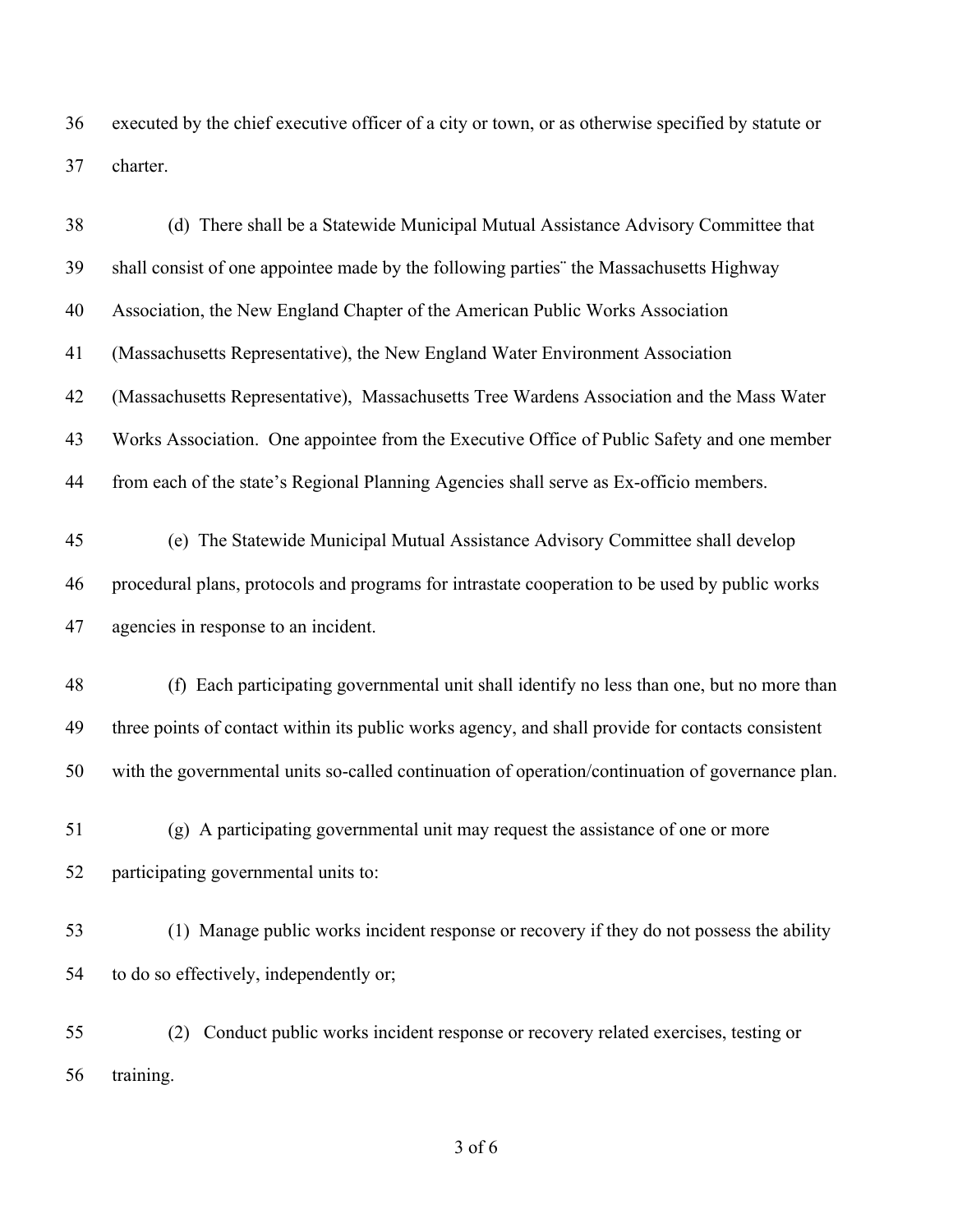(h) A request for assistance to a participating governmental unit shall be made by and to: the chief executive officer of a city or town, or as otherwise specified by statute or charter, or one of three designated points of contact. An oral request shall be allowable but must be followed in writing no later than twenty-four hours after the oral request is made. The request must include the following information: (1) A description of the public works incident response and recovery functions for which assistance is needed. (2) The amount and type of public works services, equipment, supplies, materials, personnel and other resources requested and a point of contact at the location. (3) The place and time where assistance is needed and where the point of contact will be. (i) The responding governmental unit shall not be required to respond to a request and may choose to do so only if responding would not jeopardize the participating municipality's own reasonable protection. (j) The dispatch of public works resources under the statewide mutual assistance agreement shall operate under the direction of their parent agency. Tactical operational control of resources shall be under the direction and control of the requesting jurisdiction. The administration and coordination of the statewide mutual aid agreement shall be the responsibility of the Statewide Municipal Mutual Assistance Advisory Committee. (k) Reimbursement for any and all public works services performed under the statewide municipal mutual assistance agreement is presumed, but may be waived in writing by a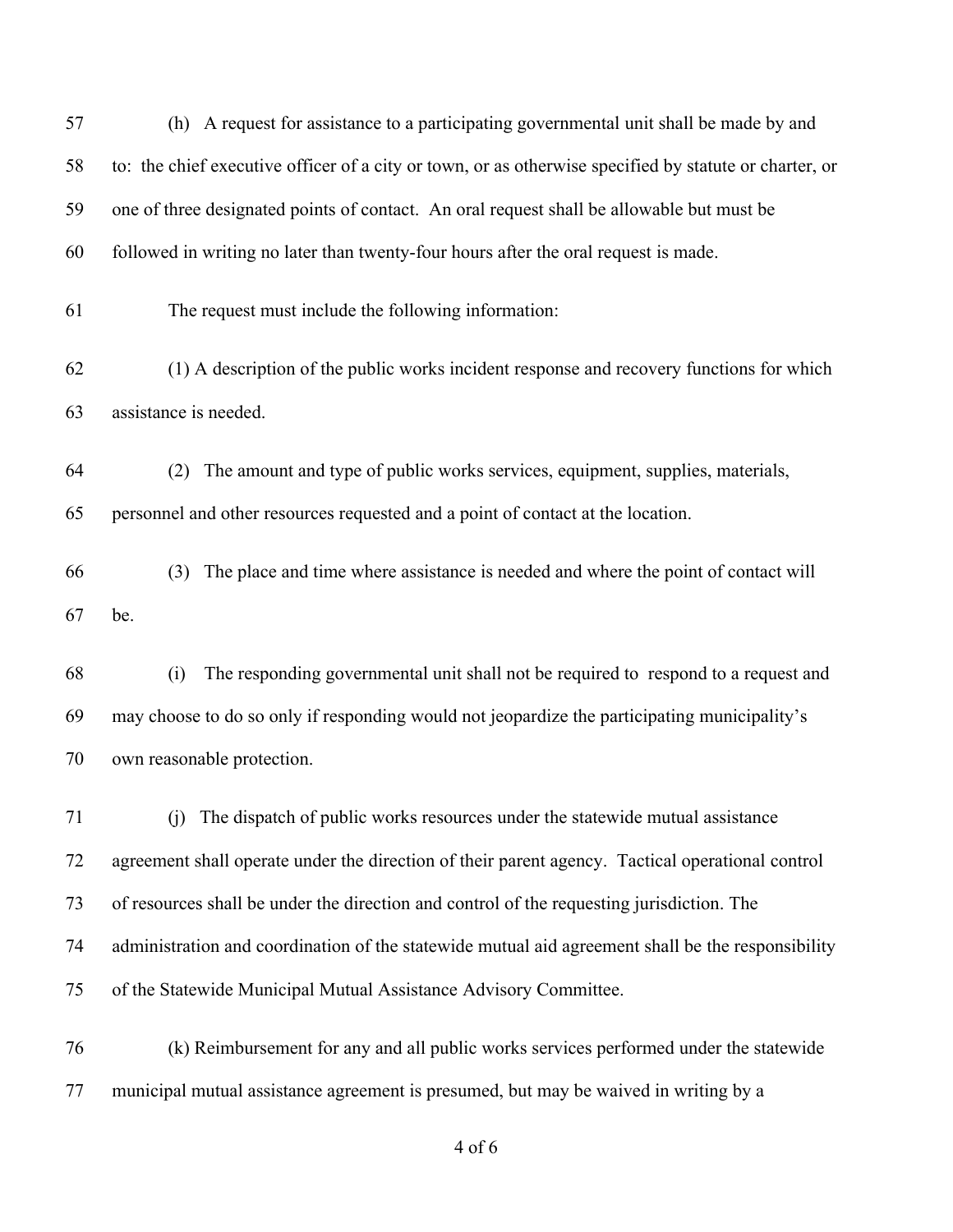participating municipality prior or subsequent to responding to an incident through a supplemental agreement. This section shall not provide for reimbursement of any kind outside of what is agreed to by the individual governmental units.

 (l) Notwithstanding section 4A of chapter 40 of the general laws, the chief executive officer of a city or town, or as otherwise specified by statute or charter, is hereby authorized to enter into supplemental agreements on behalf of such unit with other governmental units to further define the rights and responsibilities of each party for the provision of mutual aid pursuant to the statewide municipal mutual assistance agreement established herein.

 (m) While in transit to, returning from, and during a mutual assistance response for another governmental unit, a participating public works employee of a governmental unit, or volunteer acting officially under the authorization of the governmental unit, that is a party to the statewide municipal mutual assistance agreement shall maintain the right of indemnification granted by law, or by his home governmental unit, should it exist, for all claims arising out of any action within the scope of employment in accordance with the statewide municipal mutual assistance agreement pursuant to this section.

 (n) All public works employees and equipment requested and deployed pursuant to the statewide municipal mutual assistance agreement shall be covered for liability, immunity, employee benefits, worker's compensation and insurance, by their employer, as if they were in their own jurisdiction. Participating governmental units may, by supplemental agreement with one or more participating governmental units, address issues such as, but not limited to, pay and benefit for government unit employees and volunteers, insurance, indemnification, injury